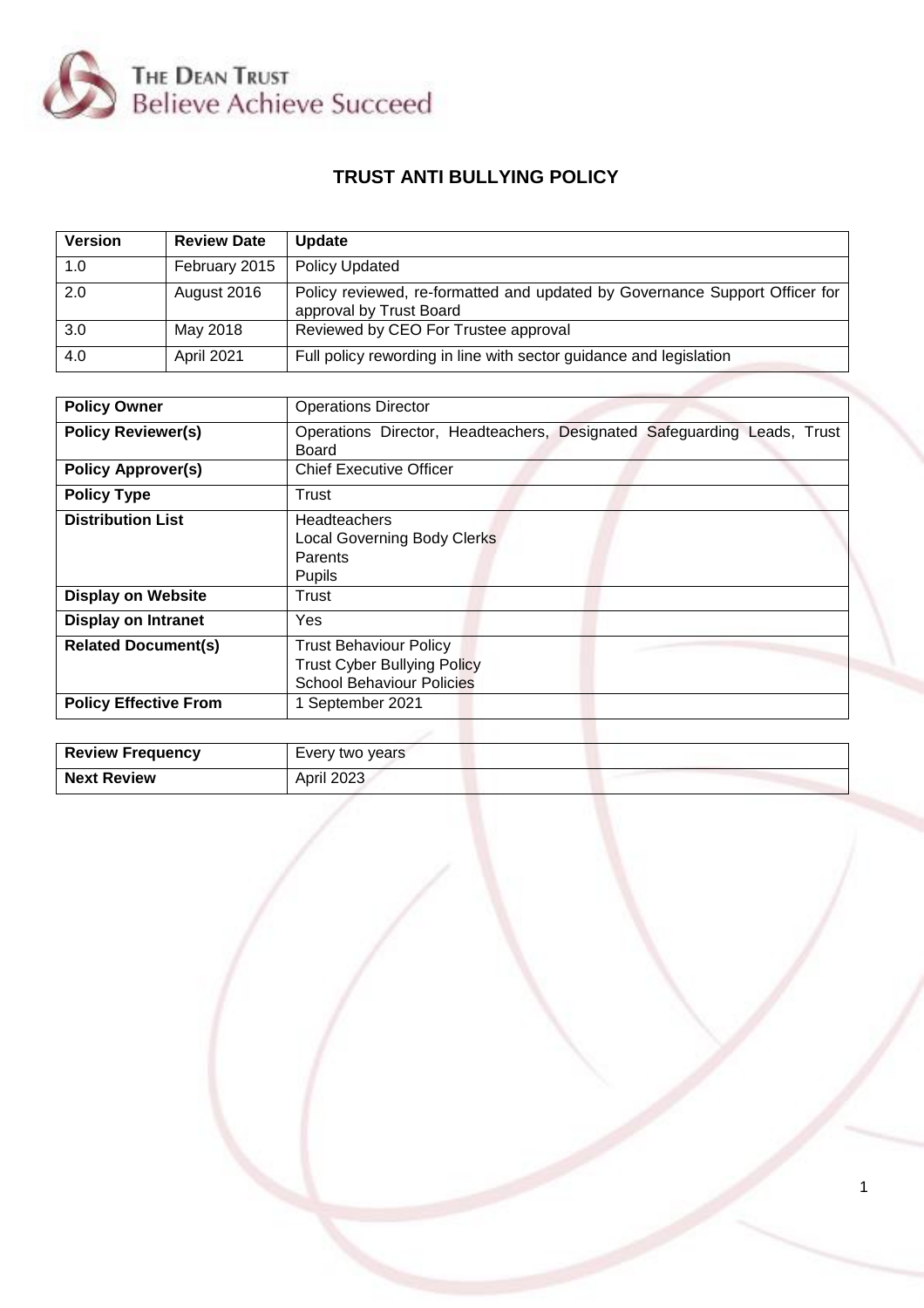

## **Contents:**

## **Statement of intent**

- 1. **Legal framework**
- 2. [Definition](#page-3-0)
- 3. [Types of bullying](#page-3-1)
- 4. [Roles and responsibilities](#page-4-0)
- 5. [Statutory implications](#page-5-0)
- 6. [Prevention](#page-6-0)
- 7. [Signs of bullying](#page-7-0)
- 8. [Staff principles](#page-8-0)
- 9. [Preventing peer-on-peer sexual abuse](#page-8-1)
- 10. [Cyber bullying](#page-10-0)
- 11. [Procedures](#page-11-0)
- 12. [Sanctions](#page-11-1)
- 13. [Support](#page-12-0)
- 14. [Follow-up support](#page-12-1)
- 15. [Bullying outside of school](#page-13-0)
- 16. [Monitoring and review](#page-14-0)

## **Appendices**

Appendix 1 – [Bullying Report Form](#page-14-1)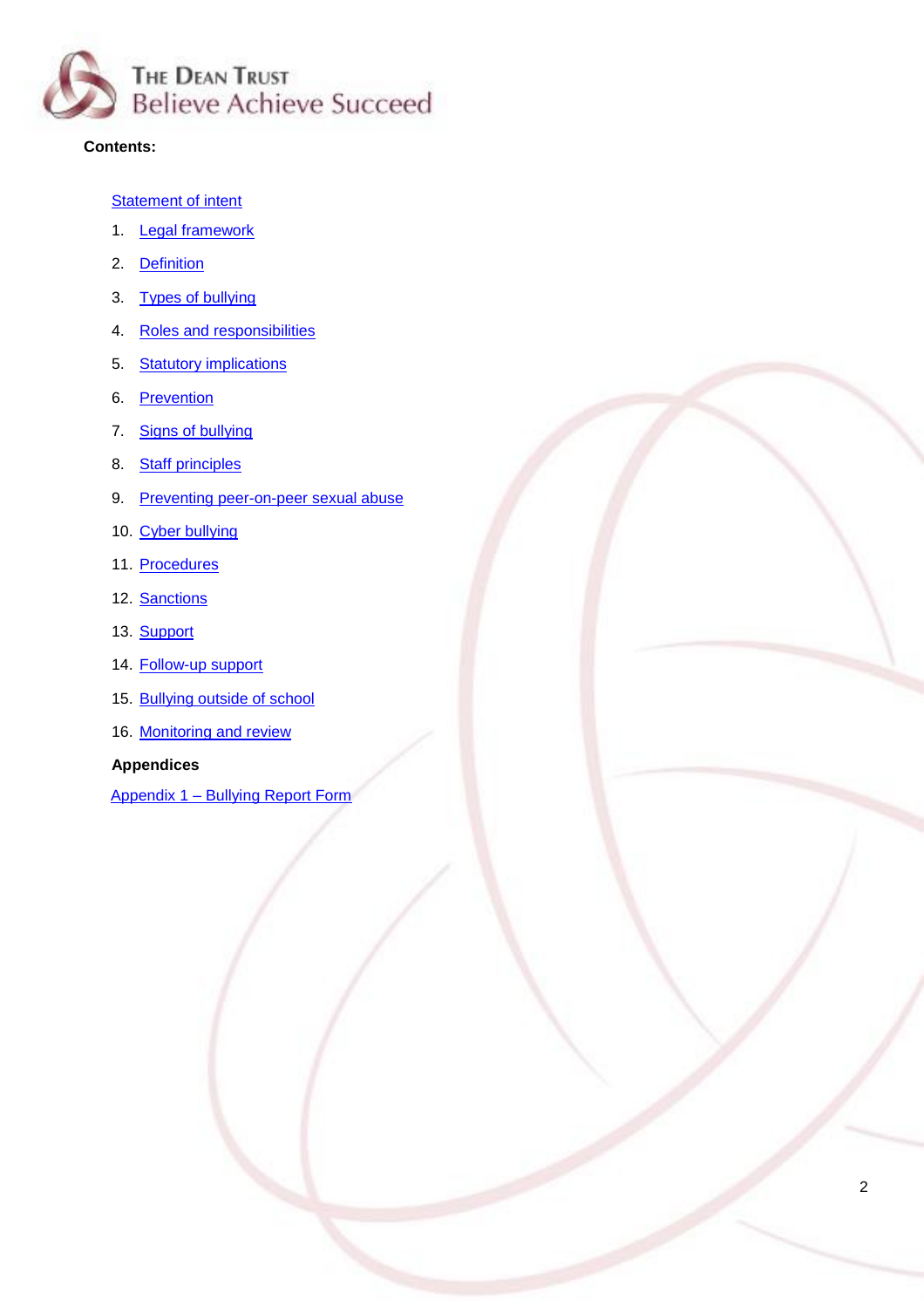

## **Statement of intent**

The Dean Trust believes that all pupils are entitled to learn in a safe and supportive environment; this means being free from all forms of bullying behaviour. This policy outlines how instances of bullying are dealt with, including the procedures to prevent occurrences of bullying. These strategies, such as learning about the celebration of diversity as part of the Trust's curriculum, aim to promote an inclusive, tolerant and supportive ethos at our schools.

The Education and Inspections Act 2006 outlines several legal obligations regarding the school's response to bullying. Under section 89, schools must have measures in place to encourage good behaviour and prevent all forms of bullying amongst pupils. These measures are part of each school's **Behaviour Policy**, which is communicated to all pupils, school staff and parents.

All staff, parents and pupils work together to prevent and reduce any instances of bullying at the school. There is a zerotolerance policy for bullying at all Trust schools.

#### **1. Legal framework**

- 1.1. This policy has due regard to all relevant legislation including, but not limited to, the following:
	- Education and Inspections Act 2006
	- Equality Act 2010
	- Protection from Harassment Act 1997
	- Malicious Communications Act 1988
	- Public Order Act 1986
	- Communications Act 2003
	- Human Rights Act 1998
	- Crime and Disorder Act 1998
	- Education Act 2011
- 1.2. This policy has been written in accordance with guidance, including, but not limited to:
	- DfE (2017) 'Preventing and tackling bullying'
	- DfE (2018) 'Sexual violence and sexual harassment between children in schools and colleges'
	- DfE (2018) 'Mental health and wellbeing provision in schools'
	- DfE (2020) 'Keeping children safe in education'
	- DfE (2020) 'Sharing nudes and semi-nudes: advice for education settings working with children and young people'
	- 1.2.1. This policy operates in conjunction with the following policies:
		- **Behaviour Policy**
		- **Cyberbullying Policy**
		- **Child Protection and Safeguarding Policy**
		- **RSE and Health Education Policy**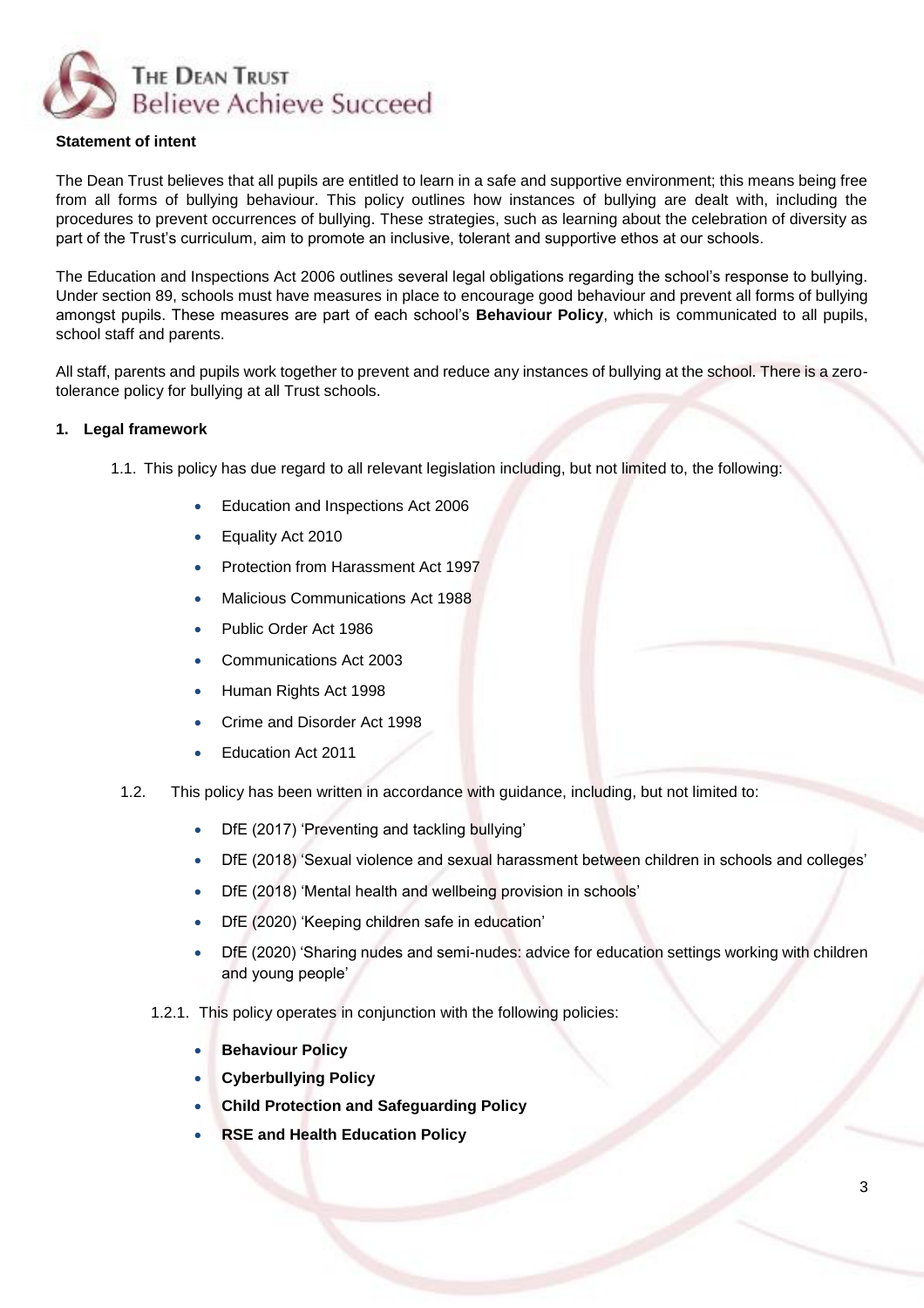

## <span id="page-3-0"></span>**2. Definition**

- 2.1. For the purpose of this policy, "bullying" is defined as persistent behaviour by an individual or group with the intention of verbally, physically, or emotionally harming another person or group.
- 2.2. Bullying is generally characterised by:
	- **Repetition**: Incidents are not one-offs; they are frequent and happen over a period of time.
	- **Intent**: The perpetrator(s) means to cause verbal, physical or emotional harm; it is not accidental.
	- **Targeting**: Bullying is generally targeted at a specific individual or group.
	- **Power imbalance**: Whether real or perceived, bullying is generally based on unequal power relations.
- 2.3. Vulnerable pupils are more likely to be the targets of bullying due to the attitudes and behaviours some young people have towards those who are different from themselves.
- 2.4. Vulnerable pupils may include, but are not limited to:
	- Pupils with SEND.
	- Pupils who are adopted.
	- Pupils suffering from a health problem.
	- Pupils with caring responsibilities.
- 2.5. Pupils with certain characteristics are also more likely to be targets of bullying, including, but not limited to:
	- Pupils who are LGBTQ+, or perceived to be LGBTQ+.
	- Pupils from BAME backgrounds.
	- Pupils from socioeconomically disadvantaged backgrounds.

## <span id="page-3-1"></span>**3. Types of bullying**

- 3.1. Many kinds of behaviour can be considered bullying and can be related to almost anything.
- 3.2. Teasing another pupil because of their appearance, religion, ethnicity, gender, sexual-orientation, home life, culture, disability, or SEND are some of the types of bullying that can occur.
- 3.3. Bullying is acted out through the following mediums:
	- **Verbally**
	- **Physically**
	- **Emotionally**
	- Online (Cyber)
- 3.4. **Racist bullying:** Bullying another person based on their ethnic background, religion or skin colour. Racist bullying is a criminal offence under the Crime and Disorder Act 1998 and Public Order Act 1986.
- 3.5. **Homophobic bullying:** Bullying another person because of their actual or perceived sexual orientation.
- 3.6. **Transphobic bullying:** Bullying based on another person's gender identity or gender presentation, or for not conforming to dominant gender roles.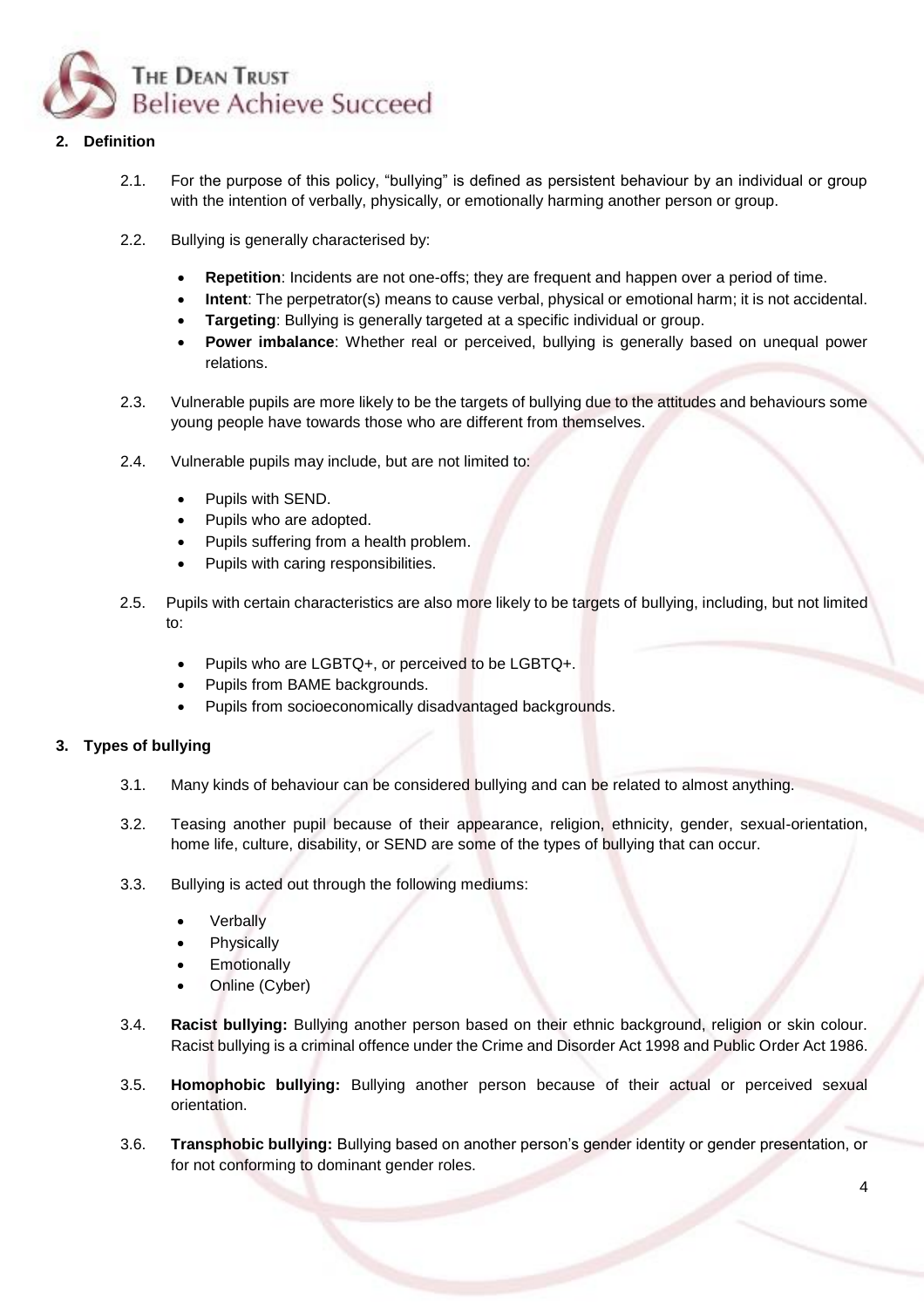

- 3.7. **Sexist bullying:** Bullying based on sexist attitudes expressed in a way to demean, intimidate or harm another person because of their sex or gender. Sexist bullying may sometimes be characterised by inappropriate sexual behaviours.
- 3.8. **Sexual bullying:** Bullying behaviour that has a physical, psychological, verbal or non-verbal sexual dimension/dynamic that subordinates, humiliates or intimidates another person. This is commonly underpinned by sexist attitudes or gender stereotypes.
- 3.9. **Prejudicial bullying:** Bullying based on prejudices directed towards specific characteristics, e.g. SEND or mental health issues.
- 3.10. **Relational bullying:** Bullying that primarily constitutes of excluding, isolating and ostracising someone – usually through verbal and emotional bullying.
- 3.11. **Socioeconomic bullying:** Bullying based on prejudices against the perceived social status of the victim, including, but not limited to, their economic status, their parents' occupations, their health or nutrition level, or the perceived "quality" of their clothing or belongings.

#### <span id="page-4-0"></span>**4. Roles and responsibilities**

- 4.1. The Executive Team is responsible for:
	- Evaluating and reviewing this policy to ensure that it is not discriminatory
	- Reviewing and amending this policy, accounting for new legislation and government guidance, and using staff experience of dealing with bullying incidents in previous years to improve procedures.
- 4.2. The local governing body is responsible for:
	- Monitoring the overall implementation of this policy.
	- Ensuring that the school adopts a tolerant and open-minded policy towards diversity.
	- Ensuring the school is inclusive.
	- Analysing any bullying data to establish patterns and reviewing the implementation of this policy in light of these.
- 4.3. The headteacher is responsible for:
	- Keeping a Bullying Report Form of all reported incidents, including which type of bullying has occurred, to allow for proper analysis of the data collected.
	- Analysing the data in the bullying record at termly intervals to identify trends, so that appropriate measures to tackle them can be implemented.
	- Arranging appropriate training for staff members.
- 4.4. All school leaders are responsible for:
	- Ensuring that staff within their teams and the resources they use do not stereotype or are discriminatory.
- 4.5. Heads of year are responsible for:
	- Tracking and analysing bullying data that pertains to their year group.
	- Identifying trends in data and implementing appropriate measures to tackle issues.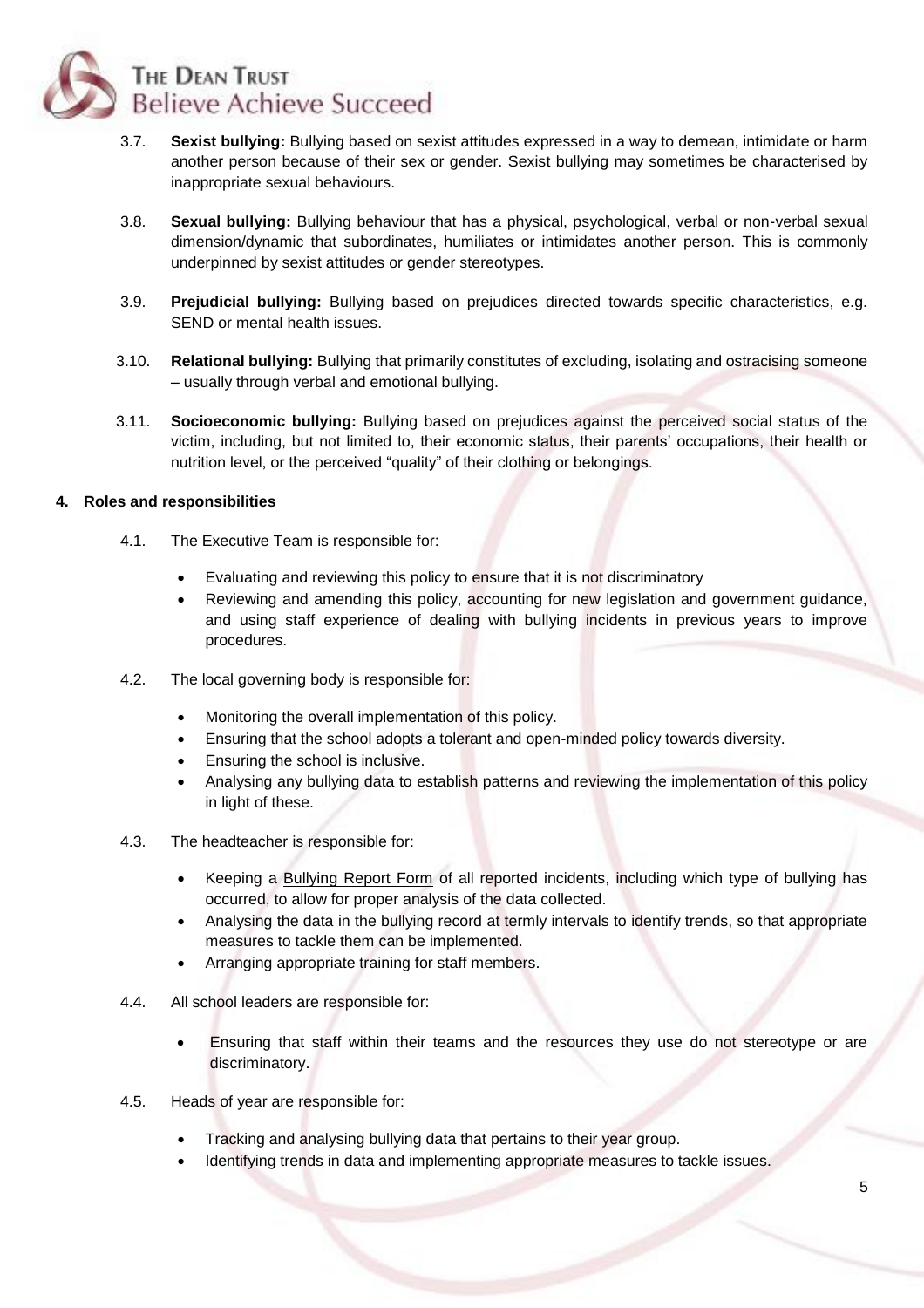

- Managing and implementing proactive measures to mitigate the risk of bullying occurring.
- Corresponding and meeting with parents where necessary.
- Providing a point of contact for pupils and parents, when more serious bullying incidents occur.
- 4.6. Teachers are responsible for:
	- Being alert to social dynamics in their class.
	- Being available for pupils who wish to report bullying.
	- Providing follow-up support after bullying incidents.
	- Being alert to possible bullying situations, particularly exclusion from friendship groups, and that they inform the pupil's heads of year of such observations.
	- Refraining from any stereotyping e.g. gender, racial etc when dealing with bullying.
	- Understanding the composition of pupil groups, showing sensitivity to those who have been the victims of bullying.
	- Reporting any instances of bullying once they have been approached by a pupil for support.
- 4.7. Pastoral support staff are responsible for:
	- Offering emotional support to victims of bullying.
	- Alerting the relevant heads of year regarding any incidents of bullying.
	- Corresponding and meeting with parents where necessary.
	- Managing and implementing proactive measures to mitigate the risk of bullying occurring.
- 4.8. Parents are responsible for:
	- Informing their child's head of year or form tutor if they have any concerns that their child is the victim of bullying or involving in bullying in anyway.
	- Being watchful of their child's behaviour, attitude and characteristics and informing the relevant staff members of any changes.
- 4.9. Pupils are responsible for:
	- Informing a member of staff if they witness bullying or are a victim of bullying.
	- Not making counter-threats if they are victims of bullying.
	- Walking away from dangerous situations and avoiding involving other pupils in incidents.
	- Behaving in a manner that is respectful and not discriminatory nor threatening towards others.
	- Keeping evidence of cyber bullying and informing a member of staff should they fall victim to cyber bullying.

## <span id="page-5-0"></span>**5. Statutory implications**

- 5.1. The school understands that, under the Equality Act 2010, it has a responsibility to:
	- Eliminate unlawful discrimination, harassment, victimisation and any other conduct prohibited by the act.
	- Advance equality of opportunity between people who share a protected characteristic and people who do not share it.
	- Foster good relations between people who share a protected characteristic and people who do not share it.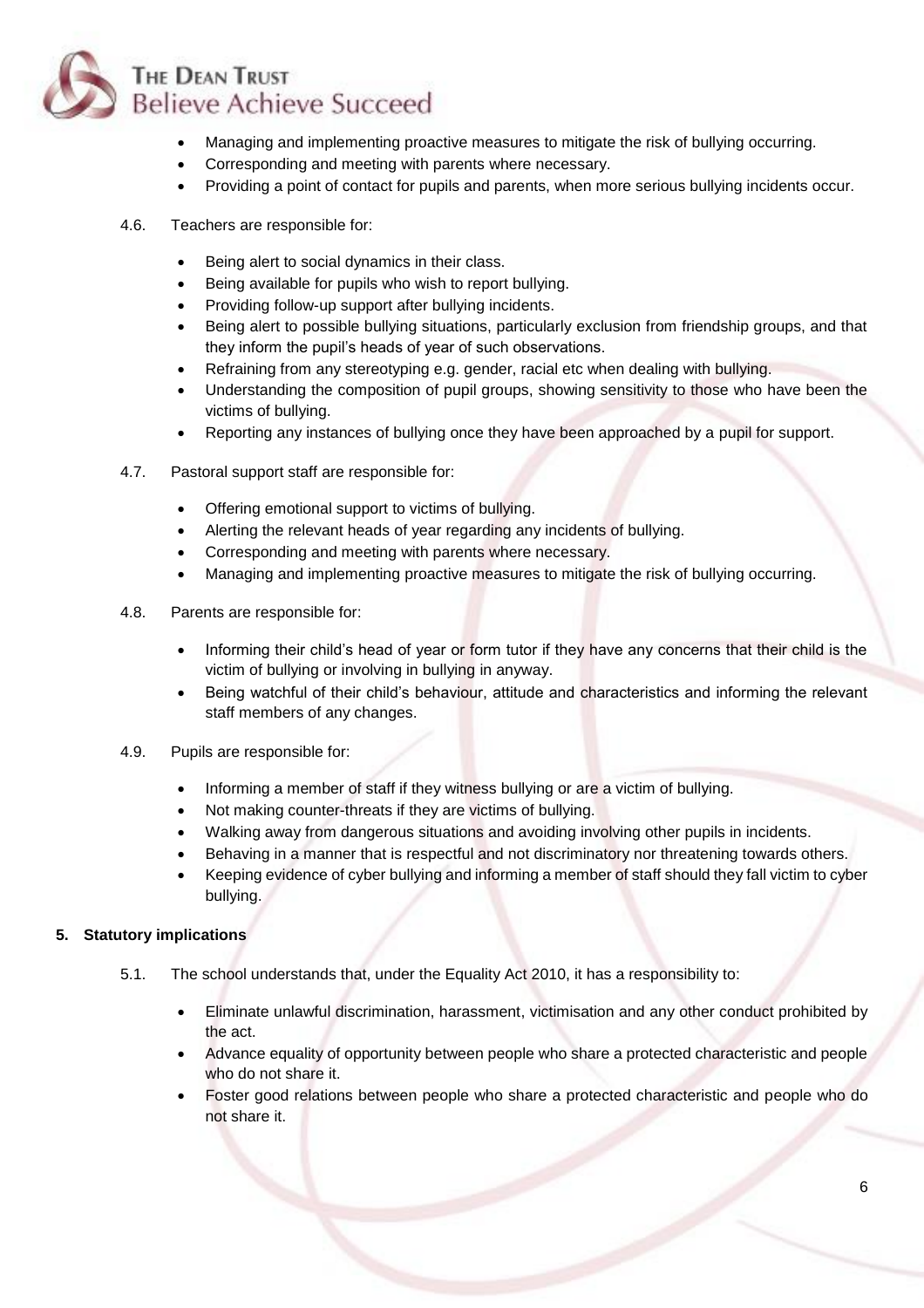

- 5.2. The school understands that, under the Human Rights Act (HRA) 1998, it could have charges brought against it if it allows the rights of pupils to be breached by failing to take bullying seriously.
- 5.3. The Executive Team will ensure that this policy complies with the HRA; who understands that they cannot do this without fully involving headteachers, teachers and support staff.
- 5.4. Although bullying itself is not a criminal offence, some types of harassment, threatening behaviour and/or communications may be considered criminal offences:
	- Under the Malicious Communications Act 1988, it is an offence for a person to electronically communicate with another person with the intent to cause distress or anxiety, or in a way which conveys a message which is indecent or grossly offensive, a threat, or contains information which is false and known or believed to be false by the sender.
	- The Protection from Harassment Act 1997 makes it an offence to knowingly pursue any course of conduct amounting to harassment.
	- Section 127 of the Communications Act 2003 makes it an offence to send, by means of a public electronic communications network, a message, or other matter, that is grossly offensive or of an indecent, obscene or menacing character. It is unlawful to disseminate defamatory information through any media, including internet sites.
	- Other forms of bullying which are illegal and should be reported to the police include: violence or assault, theft, repeated harassment or intimidation and hate crimes.

## <span id="page-6-0"></span>**6. Prevention**

- 6.1. The school clearly communicates a whole-school commitment to addressing bullying in the form of a written statement which is regularly promoted across the whole school.
- 6.2. All reported or investigated instances of bullying will be investigated by a member of staff.
- 6.3. Staff will encourage pupil cooperation, respect for others and the development of interpersonal skills.
- 6.4. All types of bullying will be discussed as part of the relationships and health education curriculum, in line with the **Relationships and Health Education Policy**.
- 6.5. All types of bullying will be discussed as part of the PSHE and health education curriculum, in line with the **RSE and Health Education Policy**.
- 6.6. Diversity, difference and respect for others is promoted and celebrated through various lessons.
- 6.7. Seating plans will be organised and altered in a way that prevents instances of bullying.
- 6.8. Potential victims of bullying are placed in working groups with other pupils who do not abuse or take advantage of others.
- 6.9. Opportunities to extend friendship groups and interactive skills are provided through participation in special events, for example, drama productions, sporting activities and cultural groups.
- 6.10. All members of the school are made aware of this policy and their responsibilities in relation to it.
- 6.11. All staff members receive training on identifying and dealing with the different types of bullying.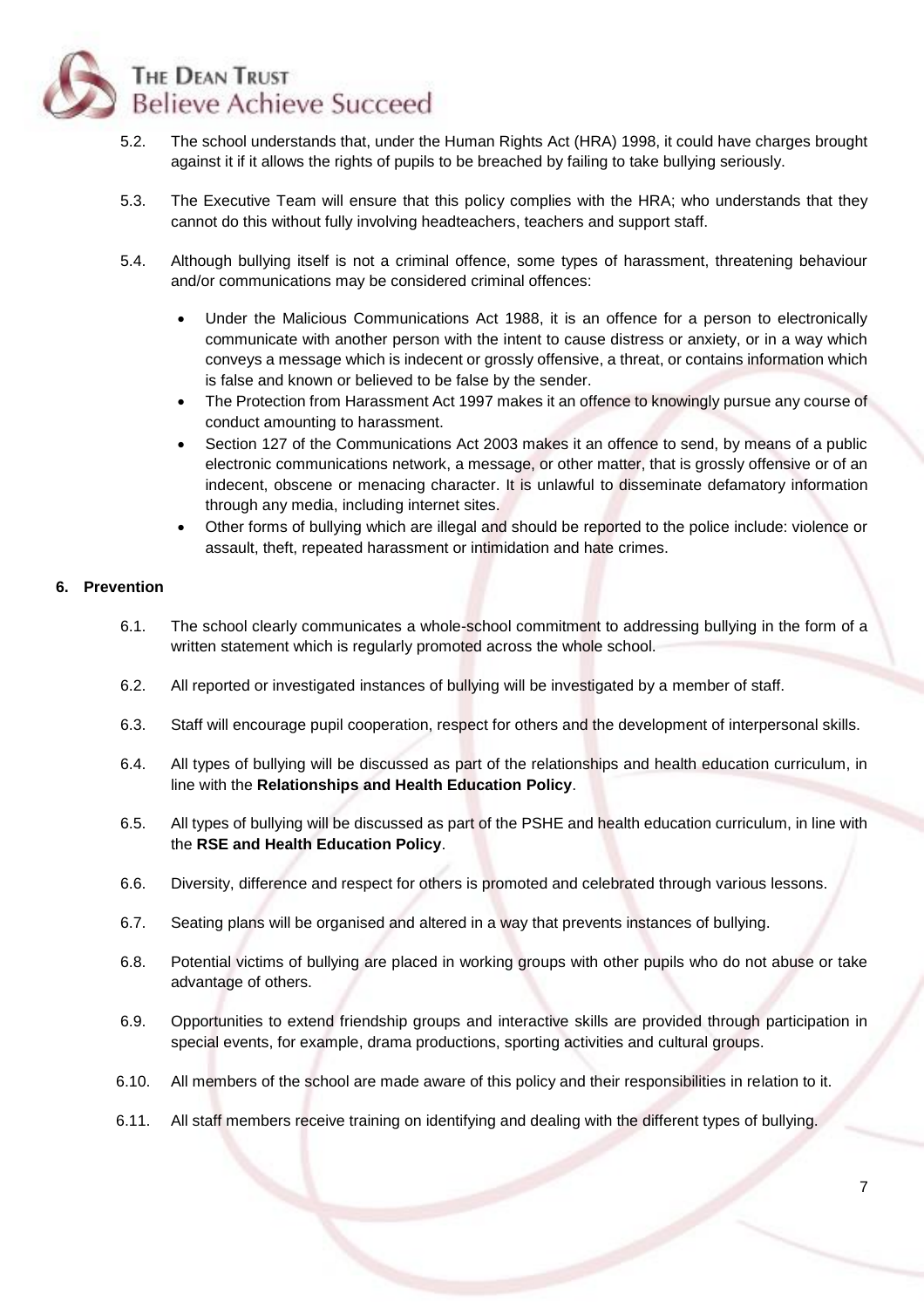

- 6.12. A safe place, supervised by a teacher, is available for pupils to go to during free time if they feel threatened or wish to be alone.
- 6.13. The teacher supervising the area will speak to pupils to find out the cause of any problems and, ultimately, stop any form of bullying taking place.
- 6.14. Pupils deemed vulnerable, as defined in [section two,](file:///S:/TheSchoolBus/Quality%20Assurance/Core%20site%20content/Molly/Updates/Anti-bulling%20Policy%20Pupils/Anti-bullying_Policy_%20Pupils_20180813.docx%23_Definition) will meet with an appropriate adult on a weekly basis, where appropriate, to ensure any problems can be actioned quickly.
- 6.15. All staff will also offer an 'open door' policy allowing pupils to discuss any bullying, whether they are victims or have witnessed an incident.
- 6.16. Before a vulnerable pupil joins the school, the pupil's form tutor and the DSL will develop a strategy to prevent bullying from happening – this will include giving the pupil a buddy and an adult point of contact, to help integrate them into the school.
- 6.17. The school will be alert to, and address, any mental health and wellbeing issues amongst pupils, as these can be a cause of bullying behaviour.
- 6.18. The school will be alert to instances of the sharing of indecent imagery of pupils amongst the school cohort, and will evaluate the whether the instance is part of normal sexual development or whether it presents a safeguarding concern; the latter instances will be managed in line with the **Child Protection and Safeguarding Policy**.
- 6.19. The school will ensure potential perpetrators are given support as required, so their educational, emotional and social development isn't negatively influenced by outside factors, e.g. mental health issues.

## <span id="page-7-0"></span>**7. Signs of bullying**

- 7.1. Staff will be alert to the following signs that may indicate a pupil is a victim of bullying:
	- Being frightened to travel to or from school
	- Asking to be driven to school
	- Unwillingness to attend school
	- **Truancy**
	- Becoming anxious or lacking confidence
	- Saying that they feel ill in the morning
	- Decreased involvement in school work
	- Leaving school with torn clothes or damaged possessions
	- Missing possessions
	- Missing dinner money
	- Asking for extra money or stealing
	- Cuts or bruises
	- Lack of appetite
	- Unwillingness to use the internet or mobile devices
	- Becoming agitated when receiving calls or text messages
	- Lack of eve contact
	- Becoming short tempered
	- Change in behaviour and attitude at home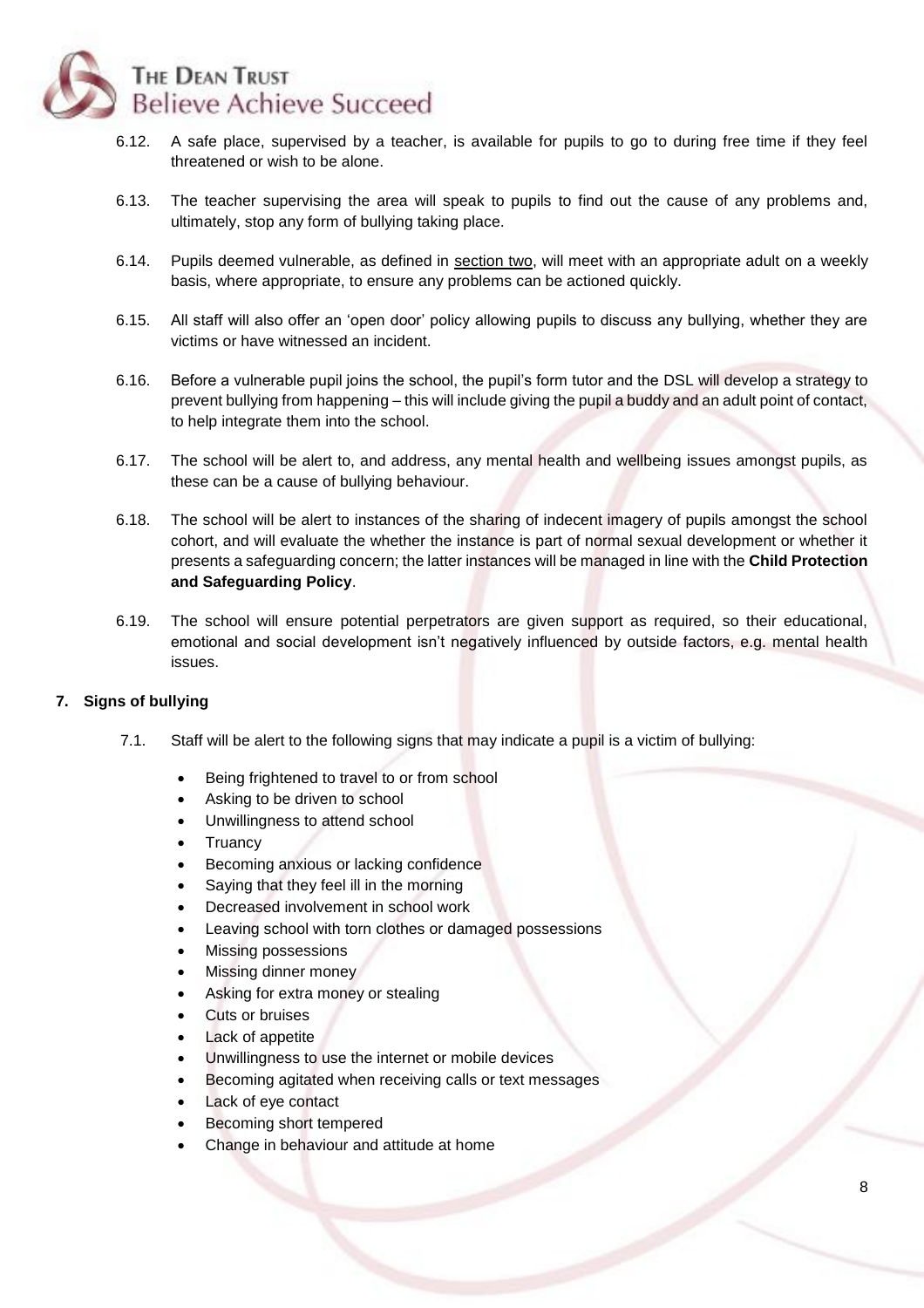

- Change in behaviour and attitude at school
- 7.2. Although the signs outlined above may not be due to bullying, they may be due to deeper social, emotional or mental health issues, so are still worth investigating.
- 7.3. Pupils who display a significant number of these signs will be approached by a member of staff to determine the underlying issues causing this behaviour.
- 7.4. Staff will be aware of the potential factors that may indicate a pupil is likely to exhibit bullying behaviours, including, but not limited to, the following:
	- They have experienced mental health problems, which have led to them becoming more easily aggravated
	- They have been the victim of domestic abuse
	- Their academic performance has started to fall and they are showing signs of stress
	- They have experienced challenges in their home and/or personal life
	- They have been the victim of bullying themselves
	- They are confused about their own identity
- 7.5. If staff become aware of any factors that could lead to bullying behaviours, they will notify the pupil's form tutor or head of year, who will investigate the matter and monitor the situation.

## <span id="page-8-0"></span>**8. Staff principles**

- 8.1. The school will ensure that prevention is a prominent aspect of its anti-bullying vision.
- 8.2. Staff will treat reports of bullying seriously and they will not ignore signs of suspected bullying.
- 8.3. Unpleasantness from one pupil towards another will always be challenged and will never be ignored.
- 8.4. Staff will act immediately when they become aware of a bullying incident.
- 8.5. Staff always respect pupils' privacy, and information about specific instances of bullying are not discussed with others, unless the pupil has given consent, or there is a safeguarding concern.
- 8.6. If a member of staff believes a pupil is in danger, e.g. of being hurt, they will inform the DSL immediately.
- 8.7. Follow-up support is given to both the victim and perpetrator in the months following an incident to ensure all bullying has stopped.

#### <span id="page-8-1"></span>**9. Preventing peer-on-peer sexual abuse**

- 9.1. The school has a zero-tolerance approach to all forms of peer-on-peer sexual abuse, including sexual harassment and sexual violence.
- 9.2. Sexual harassment refers to unwanted conduct of a sexual nature that occurs online or offline.
- 9.3. Sexual harassment violates a child's dignity and makes them feel intimidated, degraded or humiliated, and can create a hostile, sexualised or offensive environment. If left unchallenged, sexual harassment can create an atmosphere that normalises inappropriate behaviour and may lead to sexual violence.
- 9.4. Sexual violence refers to the three following offences: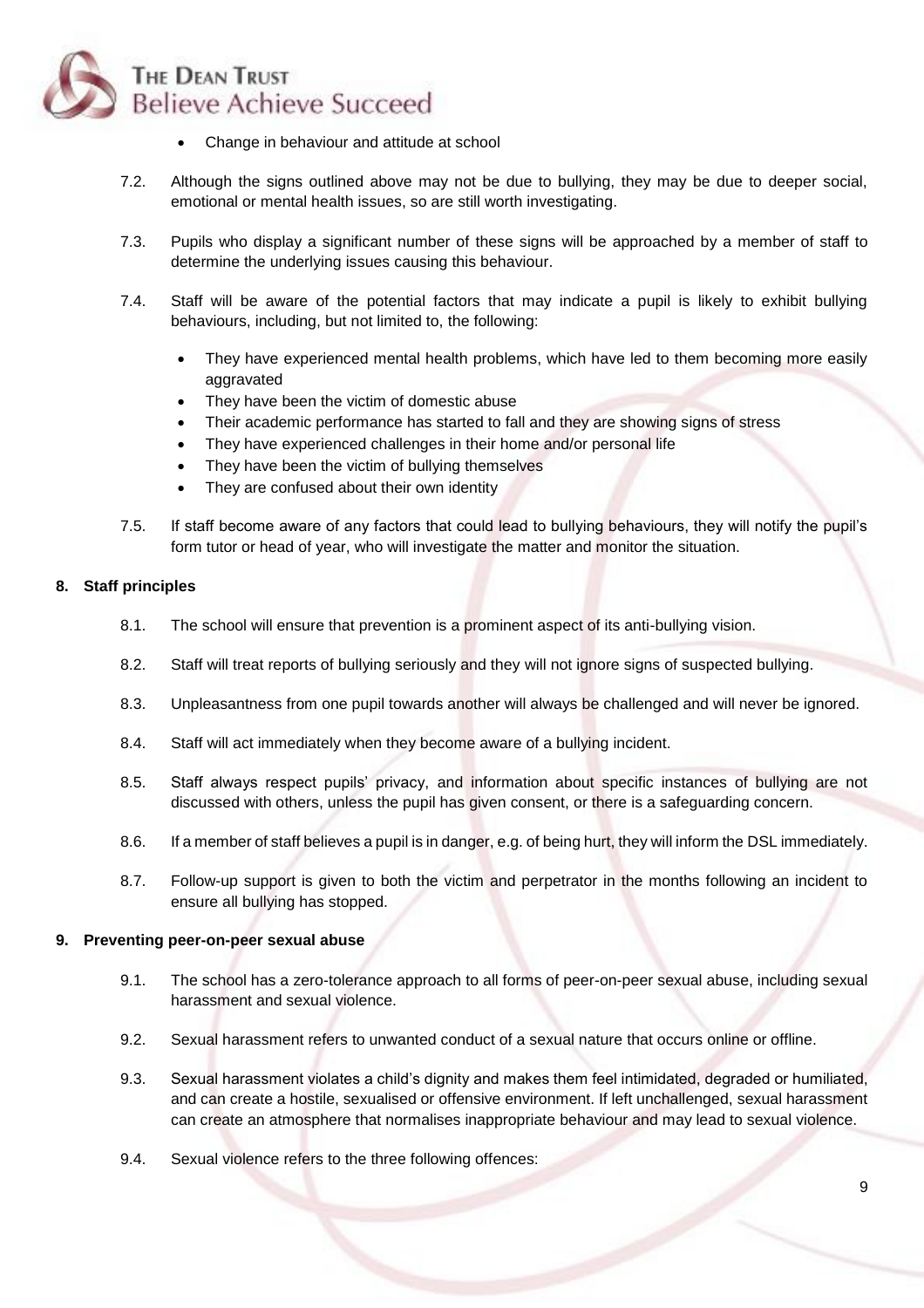

- **Rape**: A person (A) commits an offence of rape if he intentionally penetrates the vagina, anus or mouth of another person (B) with his penis, B does not consent to the penetration and A does not reasonably believe that B consents.
- **Assault by Penetration**: A person (A) commits an offence if s/he intentionally penetrates the vagina or anus of another person (B) with a part of her/his body or anything else, the penetration is sexual, B does not consent to the penetration and A does not reasonably believe that B consents.
- **Sexual Assault**: A person (A) commits an offence of sexual assault if s/he intentionally touches another person (B), the touching is sexual, B does not consent to the touching and A does not reasonably believe that B consents.
- 9.5. The school's **Child Protection and Safeguarding Policy** outlines our stance on addressing peer-onpeer sexual abuse, and the procedures in place will be adhered to if any instances of sexual harassment or sexual violence be uncovered.
- 9.6. To prevent peer-on-peer abuse and address the wider societal factors that can influence behaviour, the school will educate pupils about abuse, its forms and the importance of discussing any concerns and respecting others through the curriculum, assemblies and PSHE lessons.
- 9.7. The school will also ensure that pupils are taught about safeguarding, including online safety, as part of a broad and balanced curriculum in PSHE lessons, RSE and group sessions. Such content will be age and stage of development specific, and tackle issues such as the following:
	- Healthy relationships
	- Respectful behaviour
	- Gender roles, stereotyping and equality
	- Body confidence and self-esteem
	- Prejudiced behaviour
	- That sexual violence and sexual harassment is always wrong
	- Addressing cultures of sexual harassment
- 9.8. All staff will be aware that pupils of any age and sex are capable of abusing their peers and will never tolerate abuse as "banter" or "part of growing up".
- 9.9. All staff will be aware that peer-on-peer abuse can be manifested in many ways, including sexting, being sexually touched or assaulted, being subjected to hazing/initiation type of violence which aims to cause physical, emotional or psychological harm.
- 9.10. Where a pupil is found to have been involved in harmful sexual behaviour, the school will help the pupil to move forward from the incident by supporting them in adopting more positive behaviour patterns and attitudes.
- 9.11. All staff will be made aware of the heightened vulnerability of pupils with SEND, who are more likely to be abused than their peers.
- 9.12. Staff will not assume that possible indicators of abuse relate to the pupil's SEND and will always explore indicators further.
- 9.13. Staff will be aware that LGBTQ+ pupils are more likely to be targeted by their peers. In some cases, pupils who are perceived to be LGBTQ+, whether they are or not, can be just as vulnerable to abuse as LGBTQ+ pupils.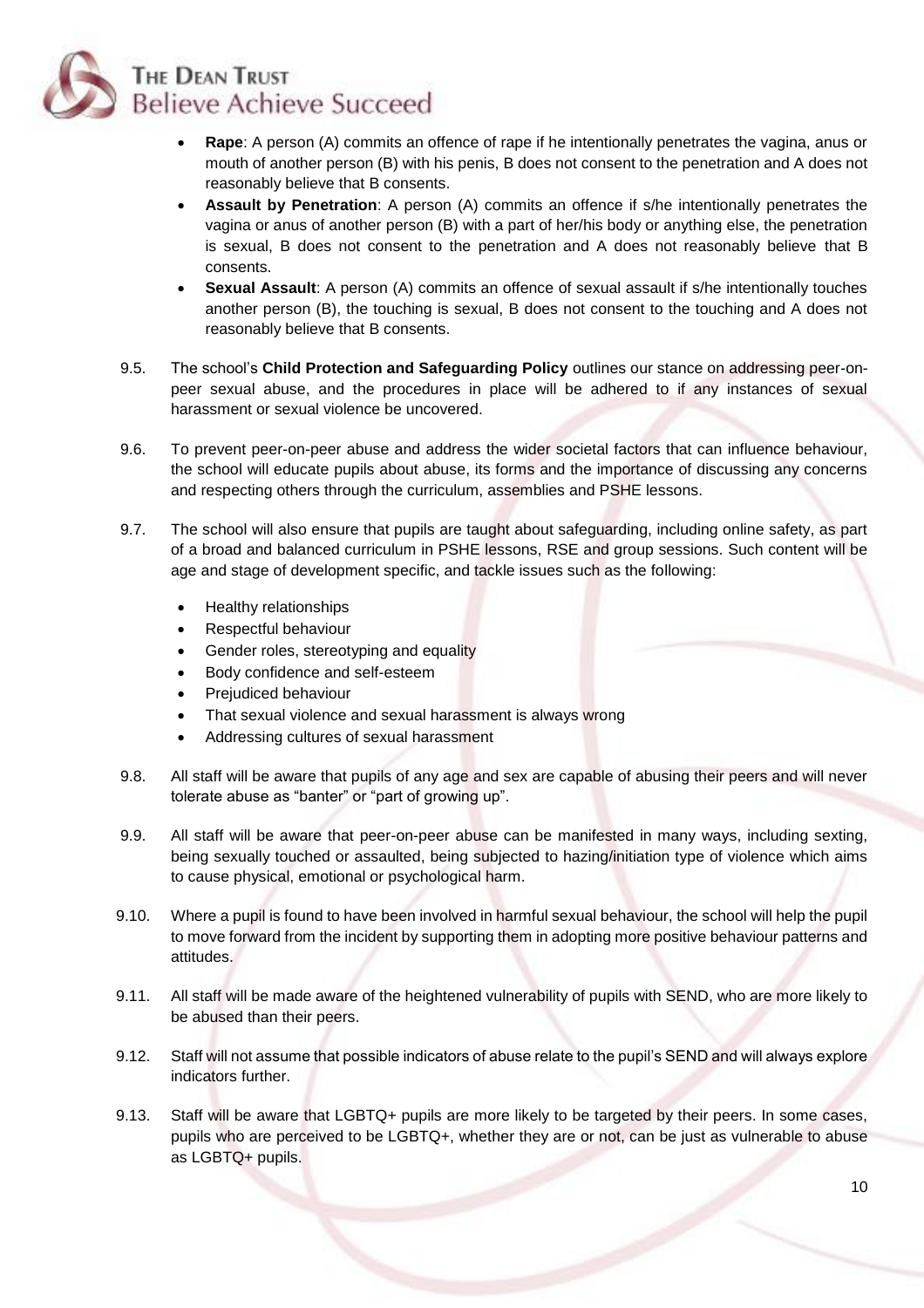

- 9.14. The school's response to sexual violence and sexual harassment between pupils of the same sex will be equally as robust as it is for incidents between pupils of the opposite sex.
- 9.15. Pupils will be made aware of how to raise concerns or make a report and how any reports will be handled – this includes the process for reporting concerns about friends or peers.
- 9.16. If a pupil has been harmed, is in immediate danger or is at risk of harm, a referral will be made to children's social care services (CSCS).

#### **Managing disclosures**

- 9.17. Victims will always be taken seriously, reassured, supported and kept safe.
- 9.18. Victims will never be made to feel like they are causing a problem or made to feel ashamed.
- 9.19. If a friend of a victim makes a report or a member of staff overhears a conversation, staff will act they will never assume that someone else will deal with it. The basic principles remain the same as when a victim reports an incident; however, staff will consider why the victim has not chosen to make a report themselves and the discussion will be handled sensitively and with the help of CSCS where necessary.
- 9.20. If staff are in any doubt over how to handle an incident or report, they will speak to the DSL.
- 9.21. The DSL will be informed of any allegations of abuse against pupils with SEND. They will record the incident in writing and, working with the SENCO, decide what course of action is necessary, with the best interests of the pupil in mind at all times.

#### **Confidentiality**

- 9.22. The school will only engage with staff and agencies required to support the victim and/or be involved in any investigation.
- 9.23. If a victim asks the school not to tell anyone about the disclosure, the school will not make this promise.
- 9.24. Even without the victim's consent, the information may still be lawfully shared if it is in the public interest and protects children from harm.
- 9.25. The DSL will consider the following when making confidentiality decisions:
	- Parents will be informed unless it will place the victim at greater risk.
	- If a pupil is at risk of harm, is in immediate danger or has been harmed, a referral will be made to CSCS.
	- Rape, assault by penetration and sexual assaults are crimes reports containing any such crimes will be passed to the police.
- 9.26. More information regarding the school's stance on preventing peer-on-peer sexual abuse is available in our **Child Protection and Safeguarding Policy**.

## <span id="page-10-0"></span>**10. Cyberbullying**

10.1. The school has a **Cyberbullying Policy** in place, which outlines the school's zero-tolerance approach to cyberbullying.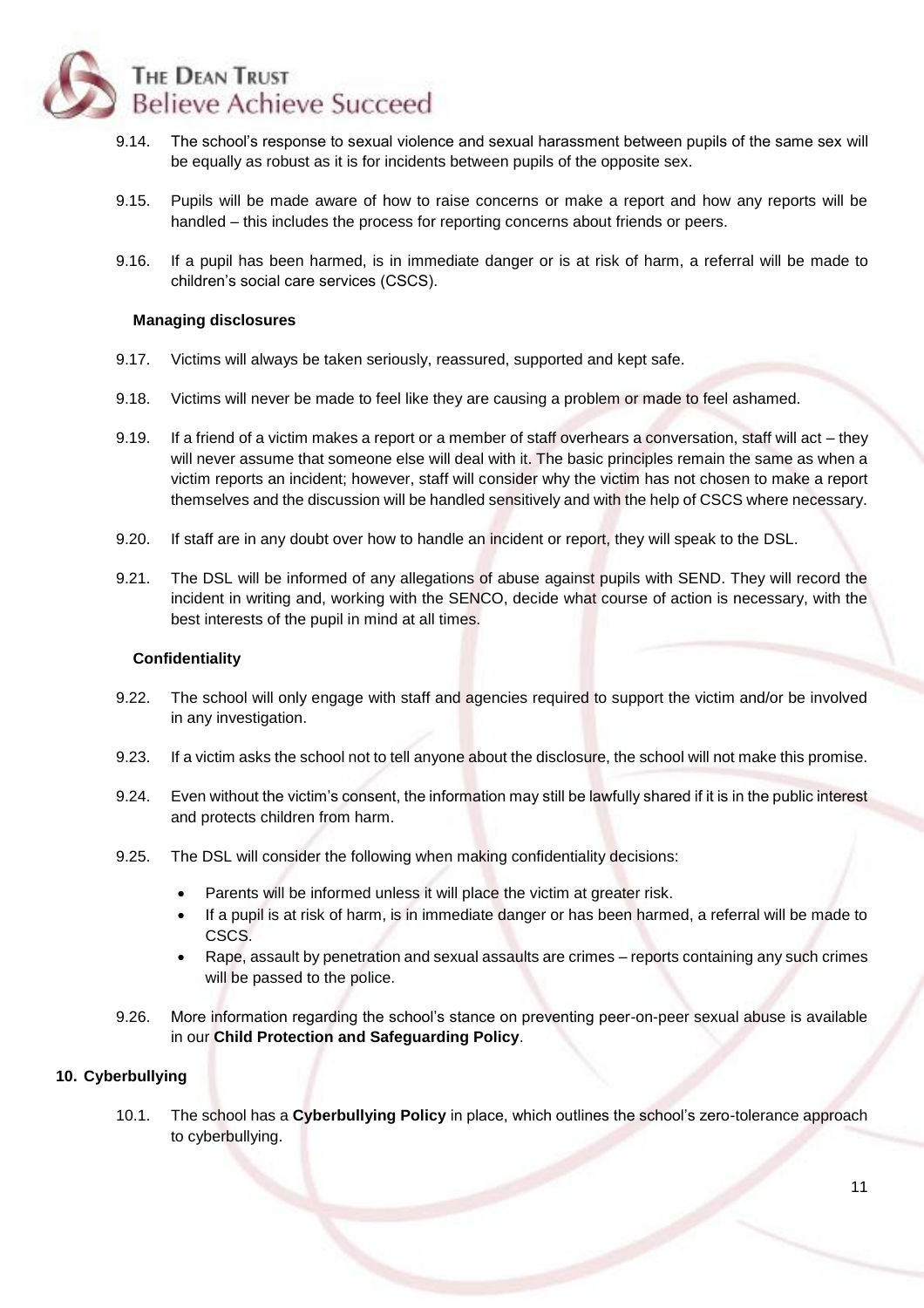

- 10.2. The school views cyberbullying with the same severity as any other form of bullying and will follow the sanctions set out in [section 12](#page-11-1) this policy if they become aware of any incidents.
- 10.3. The school will support pupils who have been victims of cyberbullying by holding formal and informal discussions with the pupil about their feelings and whether the bullying has stopped, in accordance with [section 13](#page-12-0) and [section 14](#page-12-1) of this policy.
- 10.4. In accordance with the Education Act 2011, the school has the right to examine and delete files from pupils' personal devices, e.g. mobiles phones, where there is good reason to do so. This power applies to all schools and there is no need to have parental consent to search through a young person's mobile phone.
- 10.5. If an electronic device is confiscated by a member of staff, and there is reasonable ground to suspect that it contains evidence in relation to an offence, the device must be given to the police as soon as it is reasonably practicable.
- 10.6. If a staff member finds material that they do not suspect contains evidence in relation to an offence, the headteacher will decide whether it is appropriate to delete or retain the material as evidence of a breach of the relevant policies.

#### <span id="page-11-0"></span>**11. Procedures**

- 11.1. Minor incidents will be reported to the victim's form tutor, who investigates the incident, sets appropriate sanctions for the perpetrator and informs the head of year in writing of the incident and outcome.
- 11.2. When investigating a bullying incident, the following procedures are adopted:
	- The victim, alleged perpetrator and witnesses are all interviewed separately
	- Members of staff ensure that there is no possibility of contact between the pupils being interviewed, including electronic communication
	- If a pupil is injured, members of staff take the pupil immediately to the school nurse for a medical opinion on the extent of their injuries
	- A room is used that allows for privacy during interviews
	- A witness is used for serious incidents
	- If appropriate, the alleged perpetrator, the victim and witnesses, are asked to write down details of the incident; this may need prompting with questions from the member of staff to obtain the full picture
	- Premature assumptions are not made, as it is important not to be judgemental at this stage
	- Members of staff listen carefully to all accounts, being non-confrontational and not assigning blame until the investigation is complete
	- All concerned pupils are informed that they must not discuss the interview with other pupils
- 11.3. Due to the potential for sexist, transphobic, sexual, etc bullying to be characterised by inappropriate sexual behaviour, staff members involved in dealing with the incident are required to consider whether there is a need for safeguarding processes to be implemented.

#### <span id="page-11-1"></span>**12. Sanctions**

12.1. If the headteacher is satisfied that bullying did take place, the victim will be protected and supported and the perpetrator will be helped to understand the consequences of their actions and warned that there must be no further incidents.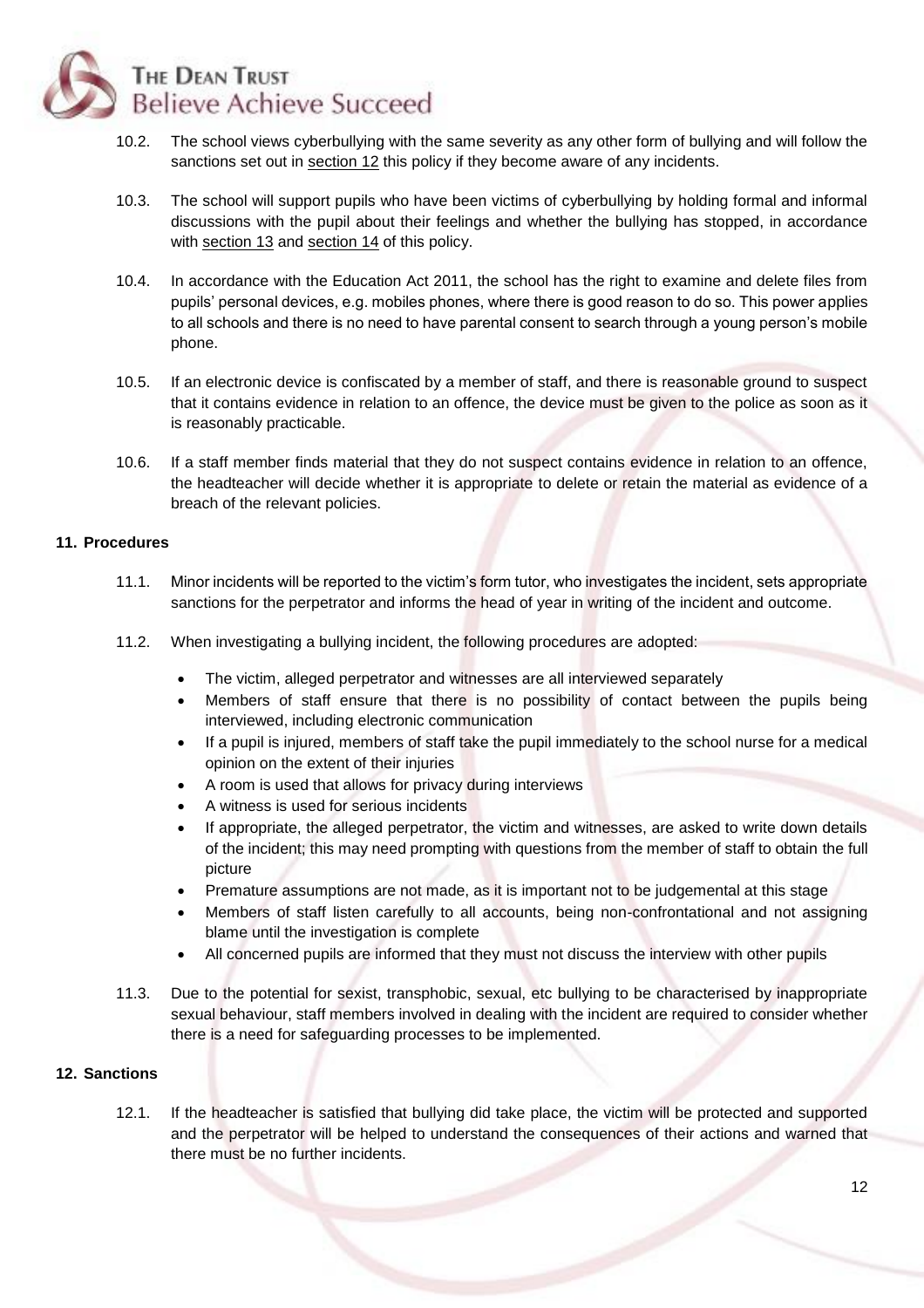

- 12.2. The headteacher will inform the pupil of the type of sanction to be used in this instance, which will be proportionate to the incident(s) e.g. detentions or service-based activities, and future sanctions if the bullying continues.
- 12.3. If possible, the headteacher will attempt reconciliation and will obtain a genuine apology from the perpetrator. This will either be in writing to the victim (and/or witnesses if appropriate), or face-to-face, but only with the victim's full consent. Discretion will be used here; victims will never feel pressured into a face-to-face meeting with the perpetrator.
- 12.4. The perpetrator is made to realise, by speaking once per week with their form tutor, that their behaviour was not acceptable and that it is unacceptable to behave in a manner that causes distress to others and that their behaviour must change.
- 12.5. Parents are informed of bullying incidents and what action is being taken.
- 12.6. The head of year informally monitors the pupils involved over the next half-term.

#### <span id="page-12-0"></span>**13. Support**

- 13.1. For a month after the initial complaint of bullying, the head of year, form tutor or pastoral support team will hold an informal discussion, on a weekly basis, to check whether the bullying has stopped.
- 13.2. The head of year or a member of the pastoral support team will hold a formal meeting, on a monthly basis, to check whether the bullying has stopped – these formal meetings will continue to take place once a month until the designated adult and victim are confident that the bullying has stopped.
- 13.3. If necessary, group dynamics will be broken up by members of staff by assigning places in classes and during unstructured time if required.
- 13.4. The victim will be encouraged to tell a trusted adult in school if bullying is repeated.
- 13.5. The victim will be encouraged to broaden their friendship groups by joining lunchtime or after-school club or activity.
- 13.6. The school, particularly the DSL, will work with the victim to build resilience, e.g. by offering emotional therapy.
- 13.7. The school will acknowledge that bullying may be an indication of underlying mental health issues. Perpetrators will be required to attend a mandatory counselling session, to assist with any underlying mental health or emotional wellbeing issues.
- 13.8. The school will work with the perpetrator regarding any underlying mental health or emotional wellbeing problems.

#### <span id="page-12-1"></span>**14. Follow-up support**

- 14.1. The progress of both the victim and the bully will be monitored by their form tutors.
- 14.2. One-on-one sessions to discuss how the victim and bully are progressing may be appropriate.
- 14.3. If appropriate, follow-up correspondence will be arranged with parents one month after the incident.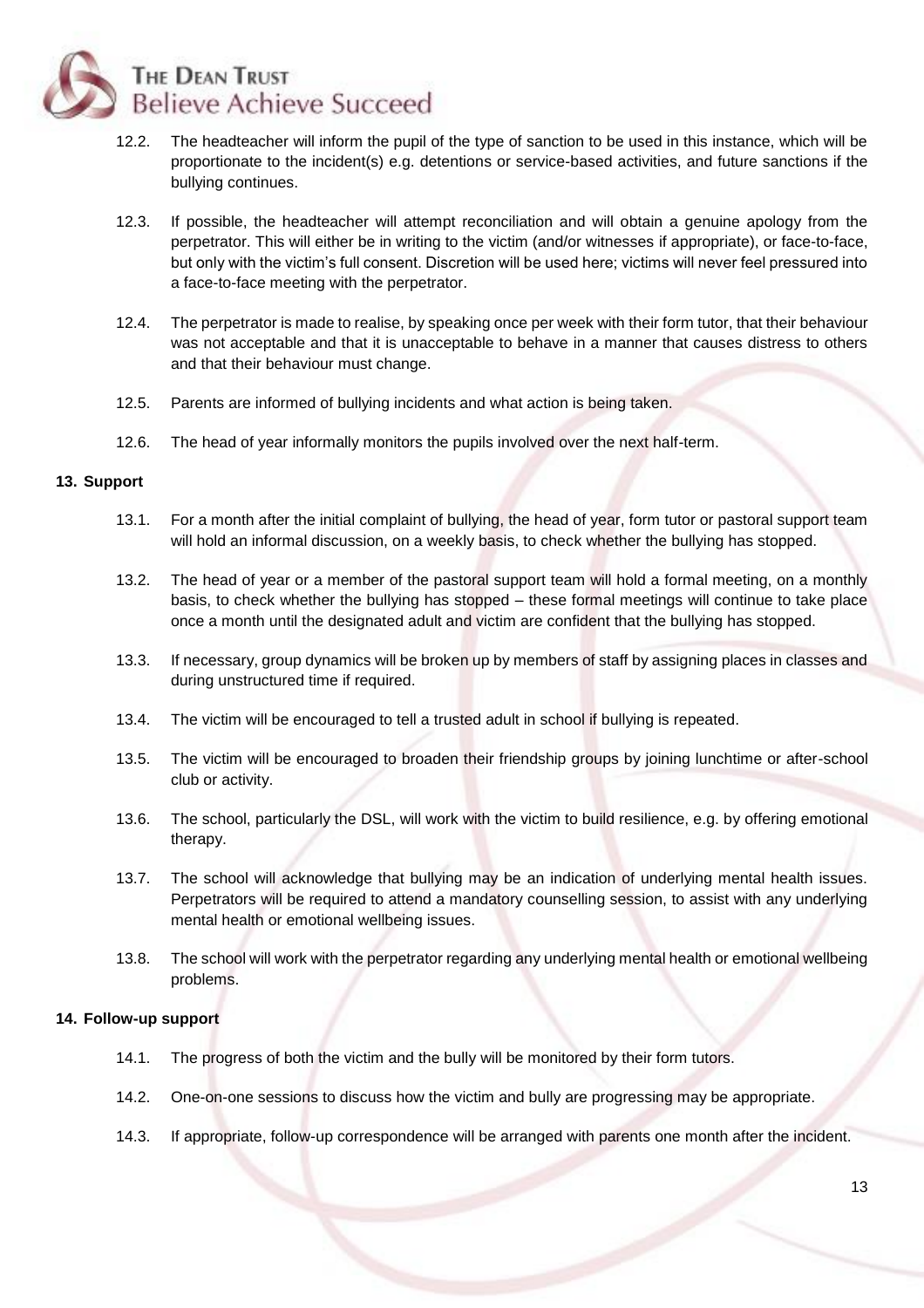# THE DEAN TRUST **Believe Achieve Succeed**

- 14.4. Pupils who have been bullied will be supported in the following ways:
	- Being listened to
	- Having an immediate opportunity to meet with their head of year or a member of staff of their choice
	- Being reassured
	- Being offered continued support
	- Being offered counselling, where appropriate
- 14.5. Pupils who have bullied others will be supported in the following ways:
	- Receiving a consequence for their actions
	- Being able to discuss what happened
	- Being helped to reflect on why they became involved
	- Being helped to understand what they did wrong and why they need to change their behaviour
	- Appropriate assistance from parents
- 14.6. Pupils who have been bullied will be assessed on a case-by-case basis and the DSL will, if necessary, refer the victim of bullying to CAMHS.
- 14.7. In cases where the effects of bullying are so severe that the perpetrator cannot successfully reintegrate back into the school, the headteacher and DSL will look to transfer the pupil to another mainstream school with the consent and involvement of the pupil's parents.
- 14.8. Where a pupil who has been the victim of bullying has developed such complex needs that alternative provision is required, the pupil, their parents, the headteacher and DSL will meet to discuss the use of alternative provision.

#### <span id="page-13-0"></span>**15. Bullying outside of school**

- 15.1. The headteacher has a specific statutory power to discipline pupils for poor behaviour outside of the school premises. Section 89(5) of the Education and Inspections Act 2006 gives the headteacher the power to regulate pupils' conduct when they are not on school premises, and therefore, not under the lawful charge of a school staff member.
- 15.2. Teachers have the power to discipline pupils for misbehaving outside of the school premises. This can relate to any bullying incidents occurring anywhere off the school premises, such as on school or public transport, outside the local shops, or in a town or village centre.
- 15.3. Where bullying outside school is reported to school staff, it will be investigated and acted upon.
- 15.4. In all cases of misbehaviour or bullying, members of staff can only discipline the pupil on school premises, or elsewhere when the pupil is under the lawful control of the member of staff, e.g. on a school trip.
- 15.5. The headteacher is responsible for determining whether it is appropriate to notify the police, or the antisocial behaviour coordinator, of the action taken against a pupil.
- 15.6. If the misbehaviour could be of a criminal nature, or poses a serious threat to a member of the public, the police will be informed.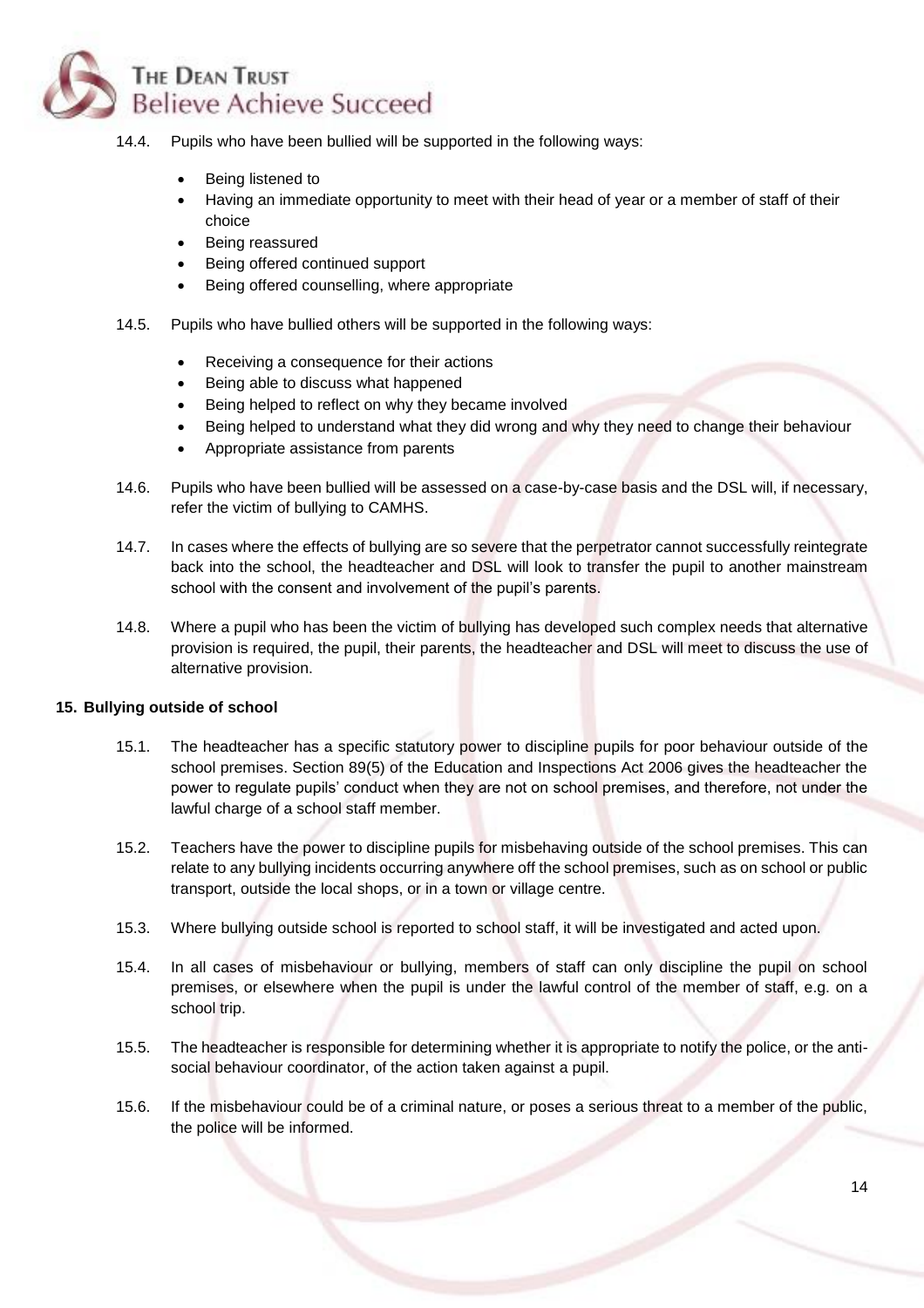

## <span id="page-14-0"></span>**16. Monitoring and review**

- 16.1. This policy is reviewed every two years by the Executive Team, headteachers and DSLs.
- <span id="page-14-1"></span>16.2. The scheduled review date for this policy is April 2023.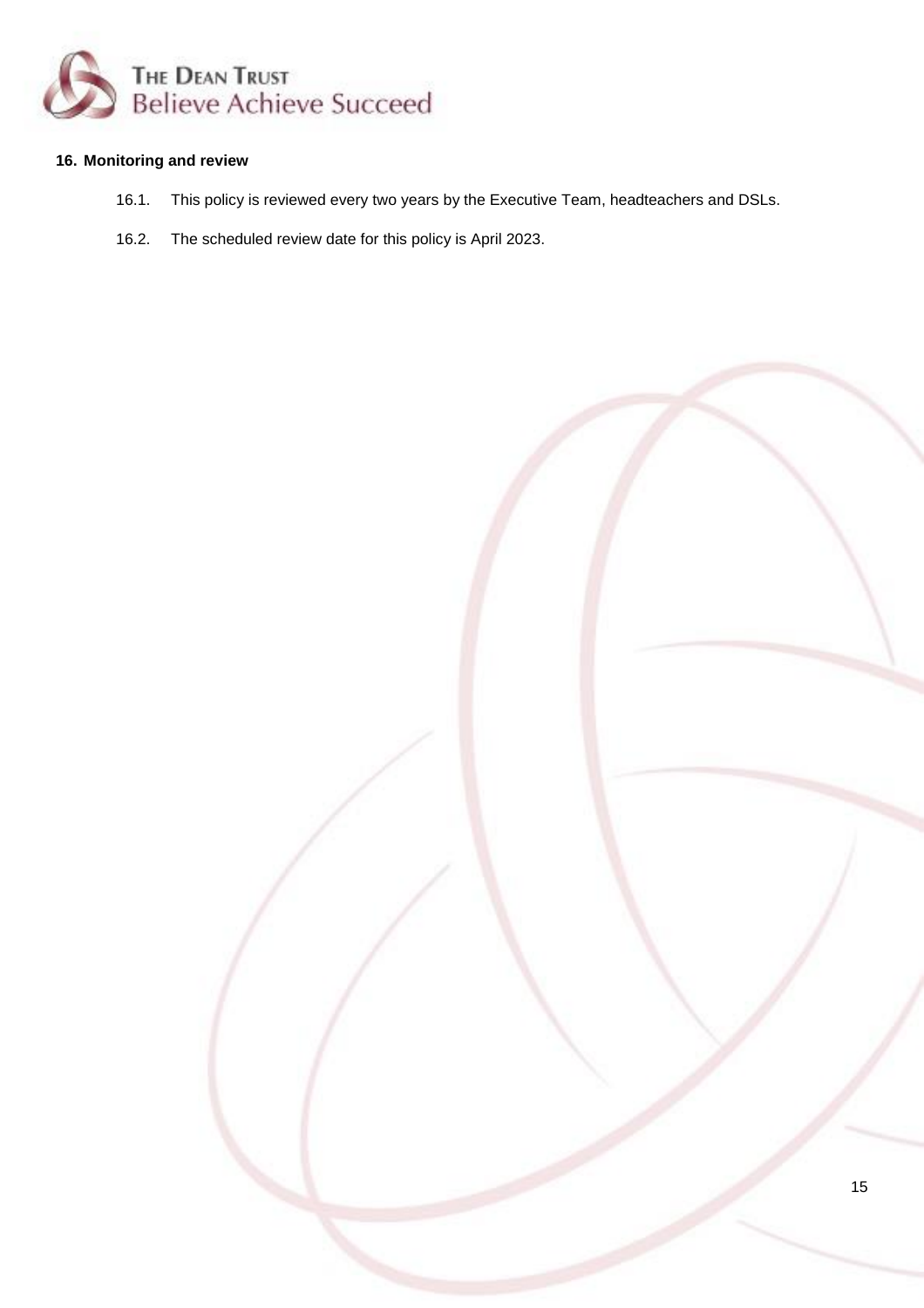

# **Appendix 1 - Bullying Report Form (Example)**

This form will be sent to the headteacher upon completion.

| <b>Personal details</b>                 |  |  |         |        |  |
|-----------------------------------------|--|--|---------|--------|--|
| Name of person reporting incident:      |  |  |         |        |  |
| Name of pupil(s) being bullied:         |  |  |         |        |  |
| Gender:                                 |  |  |         |        |  |
| Year group:                             |  |  |         |        |  |
| Form group:                             |  |  |         |        |  |
| How may we contact you (please circle)? |  |  |         |        |  |
| At school                               |  |  | At home |        |  |
| Home address:                           |  |  |         |        |  |
|                                         |  |  |         |        |  |
|                                         |  |  |         |        |  |
|                                         |  |  |         |        |  |
| Email:                                  |  |  |         |        |  |
| Telephone:                              |  |  |         |        |  |
|                                         |  |  |         |        |  |
|                                         |  |  |         |        |  |
|                                         |  |  |         | $16\,$ |  |
|                                         |  |  |         |        |  |